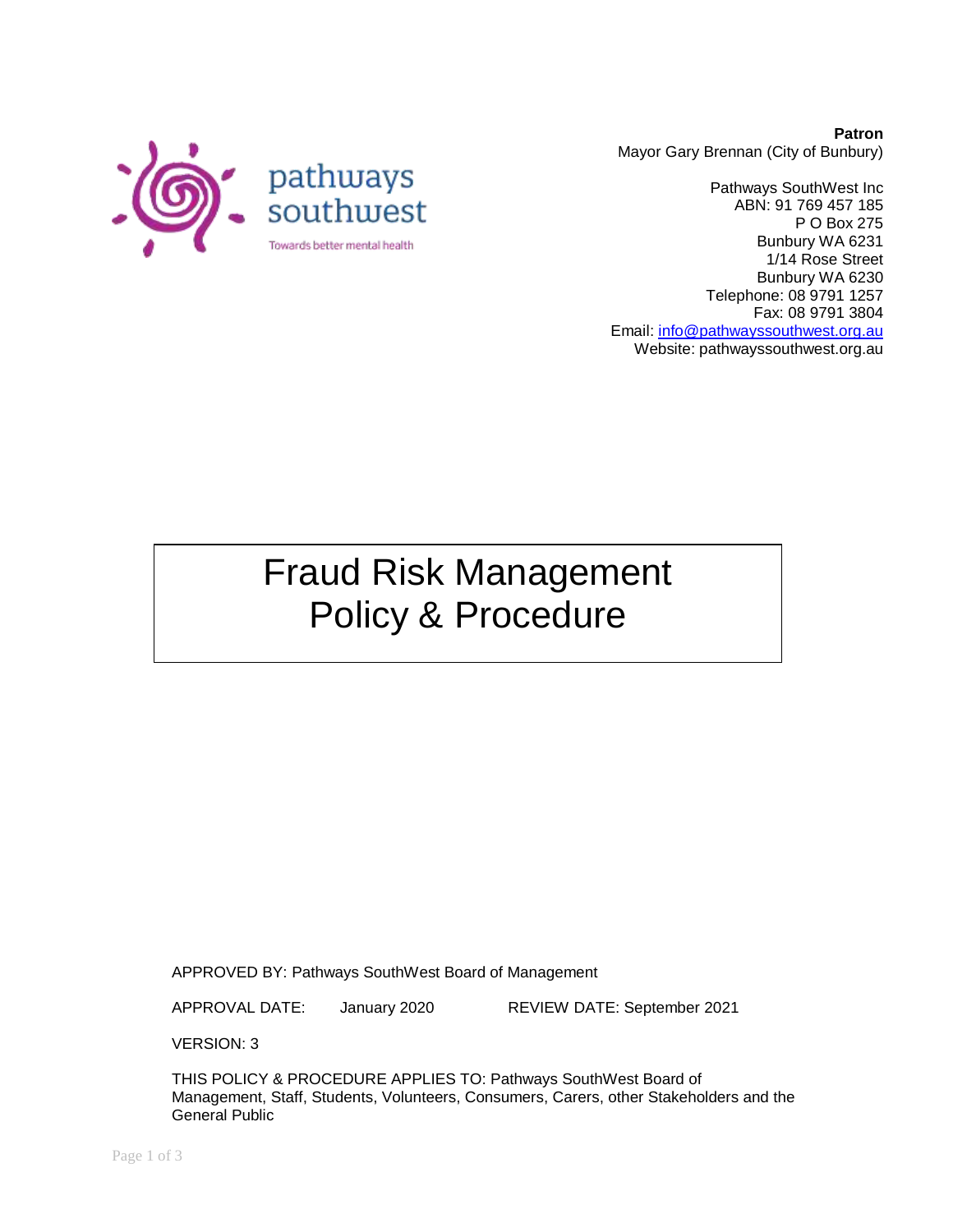## **Fraud Risk Management Policy & Procedure**

## **Policy**

This policy is to ensure that everyone is aware of their responsibilities for identifying exposures to fraudulent activities and for establishing controls and procedures for preventing such fraudulent activity and/or detecting such fraudulent activity when it occurs.

## **Procedure**

- The Board of Management of Pathways SouthWest has ultimate responsibility for the prevention and detection of fraud and is responsible for ensuring that appropriate and effective internal control systems are in place.
- All managers must ensure that there are mechanisms in place within their area of control to:
	- (i) assess the risk of fraud
	- (ii) induct and educate employees about fraud prevention and detection
	- (iii) facilitate the reporting of suspected fraudulent activities
- All staff share in the responsibility for the prevention and detection of fraud in their areas of responsibility.
- All staff have the responsibility to report suspected fraud. Any staff member who suspects fraudulent activity must immediately notify their line manager or those responsible for investigations. In situations where the line manager is suspected of involvement in the fraudulent activity, the matter should be notified to the next highest level of supervision.
- Any fraud by any staff member can constitute grounds for possible dismissal as per the Disciplinary and Termination Policy and Procedure.
- Fraud prevention accounting procedures shall be incorporated in the organisation's policies related to Cash Management, Credit Card Use, Commercial Transactions, and Investment.
- All complaints of suspected fraudulent behaviour will be investigated using the principles of natural justice.
- Where a prima facie case of fraud has been established the matter shall be referred to police. Any action taken by police shall be pursued independently of any employment-related investigation by the organisation.
- Recruitment strategies shall incorporate fraud prevention;
	- o Applicants shall be required to undergo National Police Clearance checks where required by the duties of the position
	- o Previous employers and referees shall be contacted
	- o Transcripts, qualifications, publications and other certification or documentation shall be validated
- Fraud prevention and detection issues will be included in relevant staff development and induction activities.